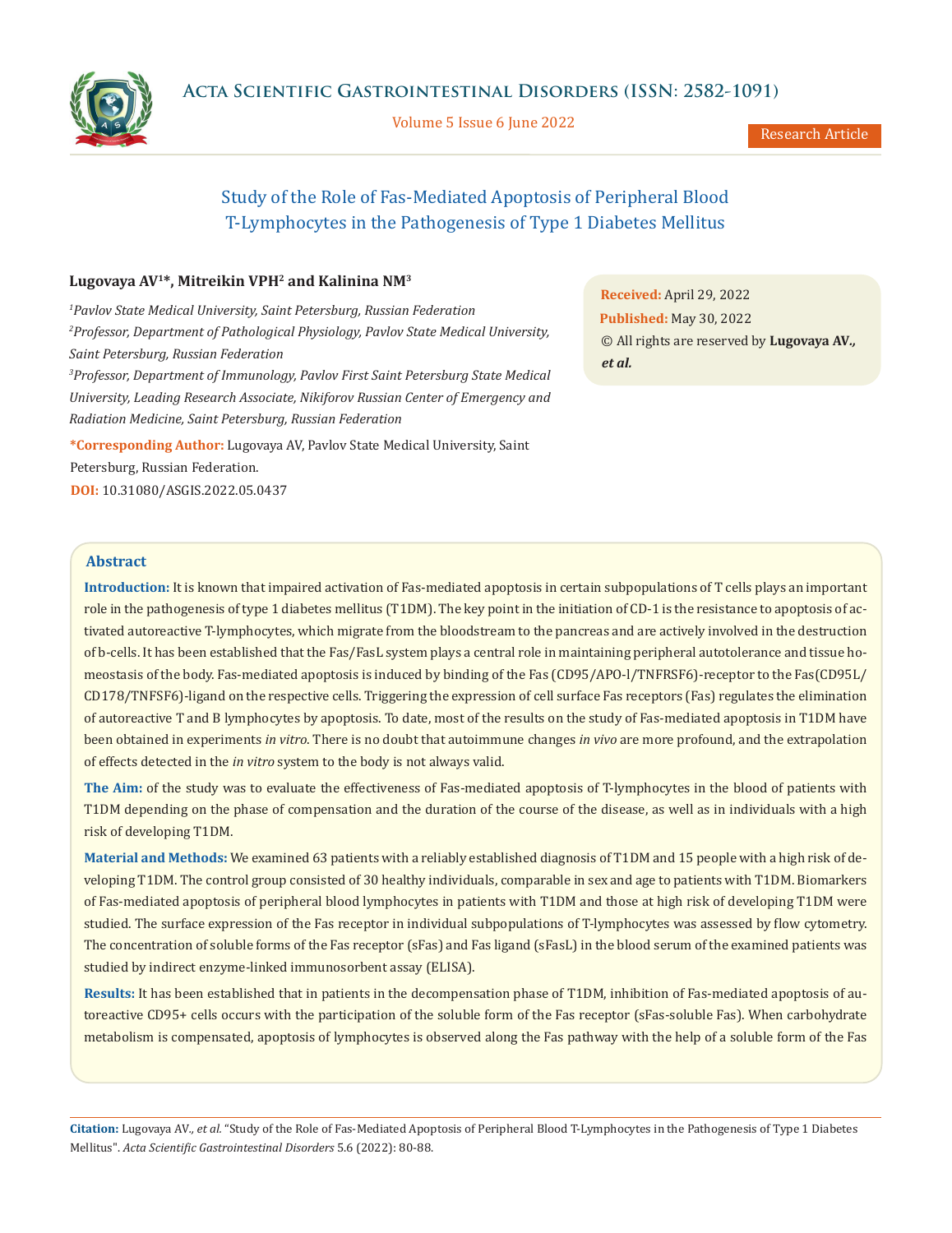81

ligand (sFasL-soluble FasL). In the compensation phase of T1DM and in individuals at risk, an increase in the content of sFasL was revealed. This probably has a protective value, since, according to the literature, sFasL is involved in the removal of autoreactive CD95+ cells in the peripheral blood.

**Conclusions:** The results obtained indicate a pronounced dysregulation in the Fas/FasL system, which is observed at all stages of the development of T1DM. The study found that the regulation of the FasL/Fas system affects the tropism of autoreactive T cells to islet antigens in patients with T1DM, and that Fas-induced death of β-cells mediated by T lymphocytes plays a significant role in the development and progression of T1DM, both in the latent stage and at the stage of advanced clinical manifestations of the disease.

**Key words:** Apoptosis; Type 1 Diabetes Mellitus; Death Receptors; Fas-Mediated Apoptosis; Fas Receptor; Fas Ligand; T Lymphocytes; Β -Cells of the Pancreas.

#### **Introduction**

Type 1 diabetes mellitus (T1DM) is an organ-specific autoimmune disease that develops as a result of selective destruction of β-cells of the pancreatic islet apparatus by cytotoxic T lymphocytes (CTLs), type 1 T-helpers (Th1), and autoantibodies [1]. The onset of the disease is preceded by a long asymptomatic period - the prediabetic stage, characterized by the production of autoantibodies specific to islet autoantigens, including insulin. The inflammatory reaction in the islet microenvironment contributes to the induction and enhancement of the immune attack against pancreatic β-cells, and, at later stages, to the stabilization and maintenance of inflammatory infiltrates - insulitis  $[1,2]$ . During the pre-diabetic stage, autoreactive T cells begin to destroy β-cells, leading to a progressive loss of their secretory function. Clinical manifestation of T1DM occurs when 80-90% of  $\beta$ -cells are destroyed [2].

Despite the active study of the immunopathogenesis of T1DM, many key points in the development and progression of this disease remain unclear. The problems of early diagnosis of T1DM, ensuring a stable course of the disease and combating its secondary complications are still relevant  $[3,4]$ . In connection with the trend towards "rejuvenation" of the age of patients with T1DM, leading to early disability, an increase in the incidence rate, clarification of the mechanisms of immunopathogenesis and the development of new methods for the timely diagnosis of T1DM are of particular relevance [4,5].

In the immune system, Fas receptor (Fas) and Fas ligand (FasL) are involved in the regulation of immune responses and in T lymphocyte-mediated cytotoxicity. Fas-mediated apoptosis is the initiating phase of apoptotic signal transduction and refers to an external (receptor) pathway for triggering cell death [6].

Depending on the triggering mechanism of the apoptotic cascade, there are two main signaling pathways leading to the induction of apoptosis in mammalian cells: extrinsic (receptor) and intrinsic (mitochondrial or Bcl-2-regulated) [7,8]. The extrinsic pathway is mediated by DR (Death Receptor) cell receptors, which include the Fas receptor (Fas). Fas contains the domain DD (Death Domain), the central physiological regulator of apoptosis, in its cytoplasmic part  $[4,9]$ . Binding of Fas to the Fas ligand (FasL) activates the Fas-associated death domain adapter protein FADD (Fas-Associated Death Domain protein), which leads to the formation of the DISC (Death Initiating Signaling Complex) effector complex, a death initiating signaling complex [7,8,10]. DISC activates procaspase-8, which undergoes autocatalytic cleavage and becomes active. Thus, the interaction of Fas with FasL leads to the formation of active caspase-8, which belongs to the group of initiating caspases [4,11].

The Fas (CD95/APO-1/TNFRSF6) antigen is a membrane protein that is a member of the tumor necrosis factor receptor superfamily (TNFRSF-Tumor Necrosis Factor Receptor Super Family) and belongs to the DR (Death Receptor) group of cell receptors [12]. The latest literature reports that Fas is normally ubiquitously expressed in human tissues at the basal level, and its activation threshold must be strictly regulated to avoid excessive cell death [12,13]. Recently, negative regulators of FasR have been identified, the main of which is the FLIP (Flice-like inhibitory protein), which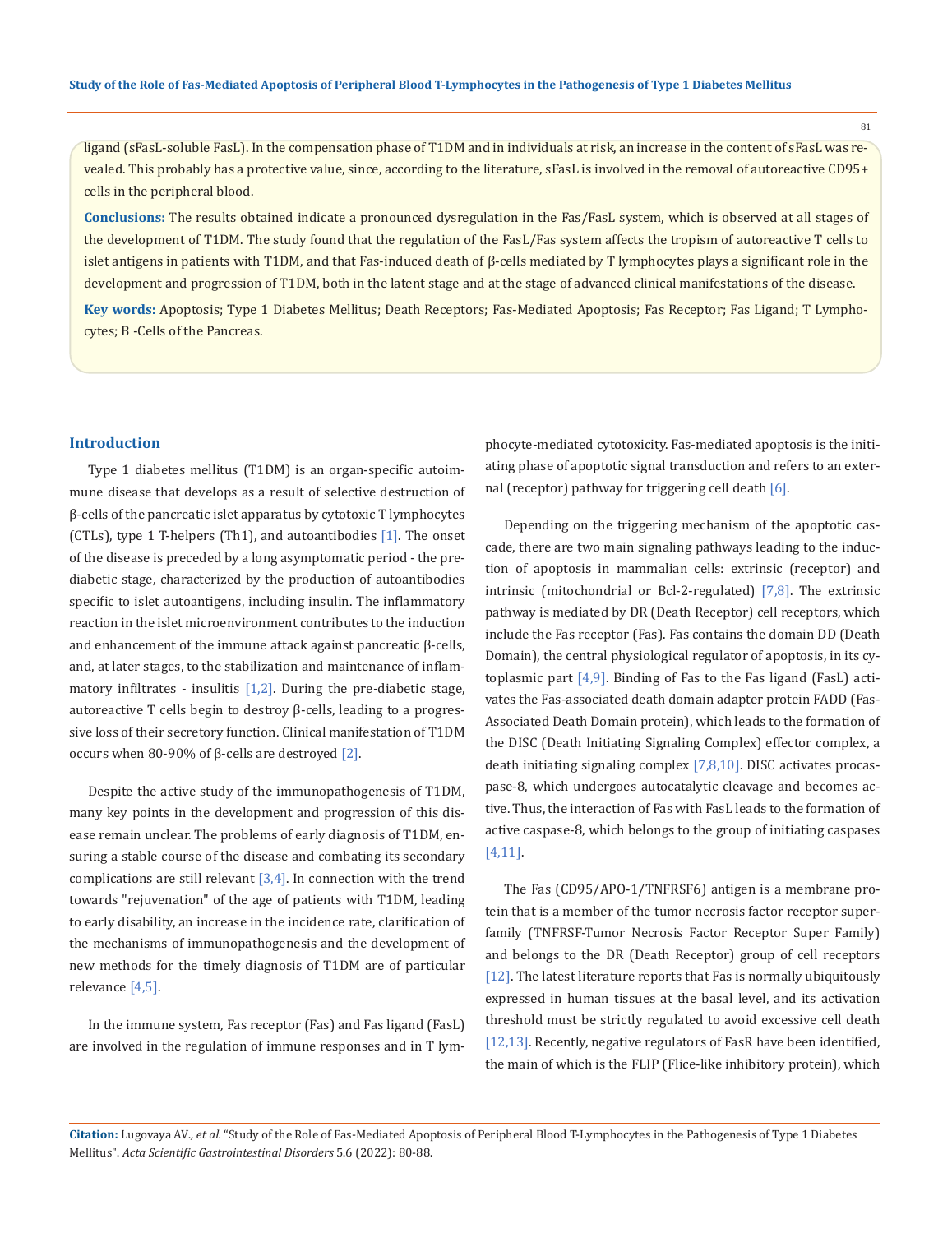is an inhibitor of caspase-8. A change in the cell balance between caspase-8 and its regulator FLIP can switch Fas-mediated signaling from apoptosis to proliferation and vice versa  $[4,11,12]$ . There is a functionally active soluble form of Fas, which is the result of proteolytic cleavage of membrane-bound receptors or is formed during alternative splicing [14].

Fas/APO-l-ligand (FasL/CD178/TNFSF6) is a membrane protein and is a member of the tumor necrosis factor (TNF) superfamily of ligands, which belong to cytokines [6,24]. Like the TNF ligand, FasL can be released from the cell surface and be physiologically active in a soluble form [14-16].

Fas-mediated apoptosis ensures the elimination of cells of the immune system that are undesirable for the body, and is also involved in the regulatory suppression of immune responses and cytotoxicity of T-lymphocytes [9]. If there is a defect in the Fas/ FasL system, activated lymphocytes can accumulate, which leads to the development of autoimmune lymphoproliferative syndrome (ALPS), a group of genetic diseases characterized by mutations in the Fas and FasL genes, autoimmune disorders, and an increased tendency to develop malignant lymphoid formations [17]. The pathogenesis of ALPS is based on a genetically determined impairment of Fas-mediated apoptosis of activated T cells, leading to the appearance of double negative T lymphocytes (CD3+ CD4-CD8-) in the peripheral blood  $[6]$ .

In modern literature, the role of death receptors in the destruction of β-cells in type 1 diabetes mellitus (T1DM) is widely discussed [2,4,9]. Studies using isolated human pancreatic islets have shown that exposure to stress factors (hyperglycemia, excess free radicals, reactive oxygen species, production of IL-1β by microenvironment cells) enhances Fas expression on b-cells, which leads to their death by mechanism of the Fas-mediated apoptosis [9]. Immunocompetent cells infiltrating pancreatic islet tissue produce pro-inflammatory cytokines: IL-1 β, TNF-a, and IFN-ℽ, which are known for their pro-apoptogenic properties [18,19,20]. IL-1β induces an increase in Fas expression on b-cells, which increases their readiness for Fas-mediated apoptosis, which is realized by autoreactive T cells expressing FasL. Activated cytotoxic T lymphocytes (CD8+CTL), which are part of the inflammatory infiltrates of the pancreas (insulitis), can also destroy β -cells in a Fas-dependent receptor way [2,9,21].

An increase in the expression of the Fas receptor in certain subpopulations of T lymphocytes in the peripheral blood of T1DM patients indicates their increased readiness for apoptosis. At the same time, this cannot guarantee the successful implementation of Fas-mediated apoptosis of these cells, since the soluble form of the Fas receptor competes with the membrane Fas receptor for binding of the Fas ligand and can block apoptosis of Fas-«positive» T cells [14]. It is necessary to consider the pathogenetic significance of soluble forms of Fas and FasL in the development of autoimmunity in T1DM, since the diagnostic and prognostic significance of these indicators of Fas-mediated apoptosis is actively studied in systemic and organ-specific autoimmune diseases, in sepsis, acute renal failure, and oncological diseases [15,16,22]. A comprehensive assessment of the effectiveness of Fas-mediated apoptosis with the determination of all markers involved in this variant of the receptor pathway for triggering the apoptotic program can provide a more accurate understanding of the mechanisms and significance of Fas/FasL system dysregulation in the pathogenesis of T1DM.

According to experts of the World Health Organization, T1DM will reach pandemic proportions over the next few decades [23]. Therefore, early diagnosis and prevention of the disease in people with a high risk of developing T1DM is of particular importance. In this regard, it seems relevant to assess the markers of Fas-mediated apoptosis of lymphocytes not only in patients with T1DM, but also in individuals with a high risk of developing autoimmune diabetes.

## **The Aim**

To study the features of Fas-mediated apoptosis of peripheral blood lymphocytes in patients with DM-1 depending on the phase of compensation and the duration of the course of the disease, as well as in individuals with a high risk of developing T1DM.

#### **Materials and Methods**

Characteristics of the examined groups of patients. We examined 63 patients with a reliably established diagnosis of T1DM and 15 individuals with a high risk of developing T1DM. The control group (Group I) consisted of 30 healthy individuals, comparable in sex and age to patients with T1DM. The distribution of patients into groups was carried out depending on the phase of compensation and the duration of the course of the disease. Group II (decompensated T1DM) consisted of 17 patients with newly diagnosed T1DM (group IIa) and 19 patients with an average duration of T1DM of

**Citation:** Lugovaya AV*., et al.* "Study of the Role of Fas-Mediated Apoptosis of Peripheral Blood T-Lymphocytes in the Pathogenesis of Type 1 Diabetes Mellitus". *Acta Scientific Gastrointestinal Disorders* 5.6 (2022): 80-88.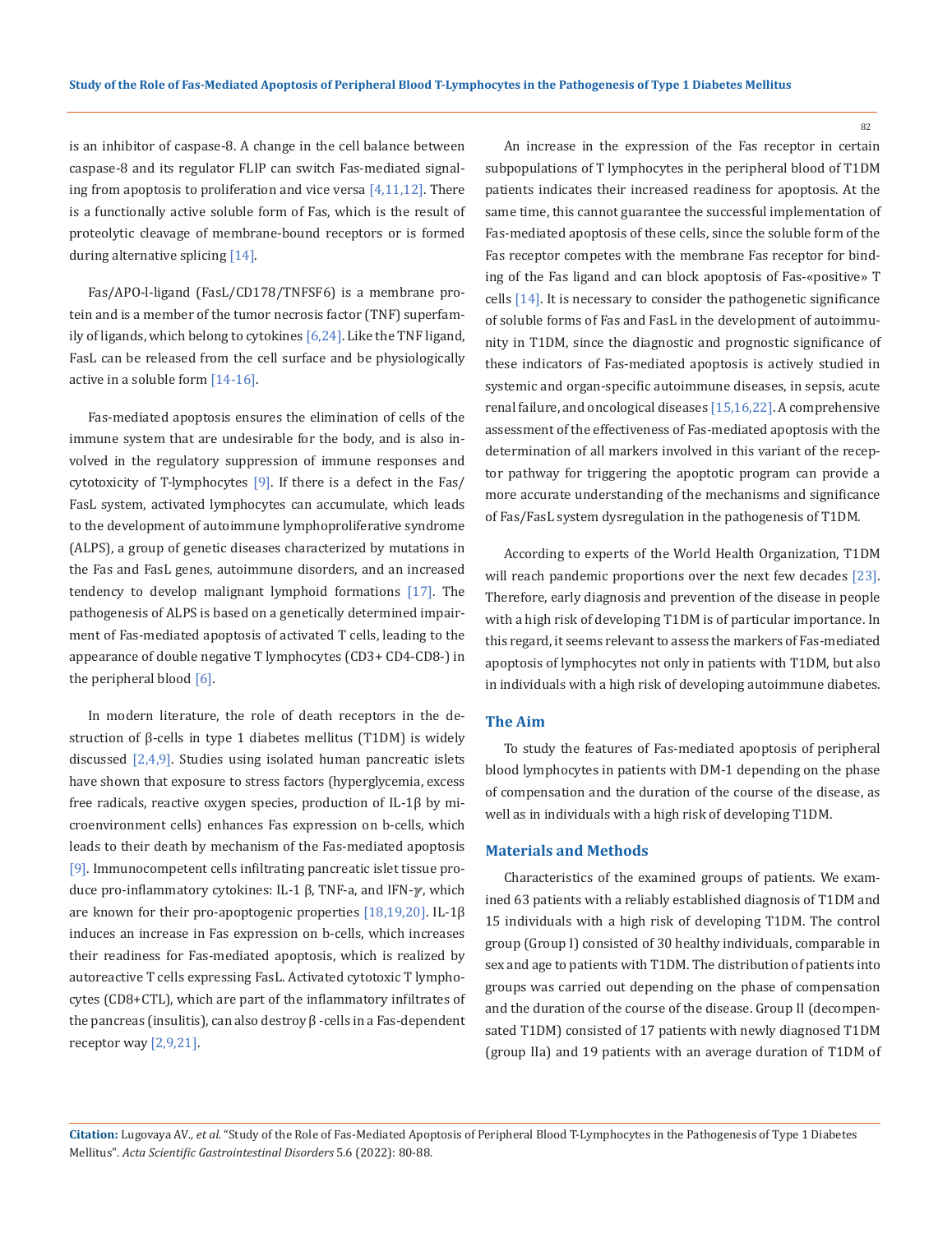83

15.3±5.1 years (group IIb). Group III (the state of compensation for T1DM) included 13 patients with a disease duration of up to 1 year (group IIIa) and 14 patients with an average duration of T1DM of 15.1±5.4 years (group IIIb). Group IV consisted of 15 persons with a high risk of developing T1DM, who are immediate family members of the examined patients with T1DM. Additional selection criteria

for the risk group were an increased titer  $(>1/20)$  of autoantibodies to cytoplasmic antigens of islet cells (Islet Cell Autoantibodies) in serum and impaired glucose tolerance. ICA can serve as a predictor of the disease in relatives of patients with type 1 diabetes, since they appear in the blood 1-8 years before the clinical manifestation of diabetes mellitus  $[2,24]$ . The characteristics of the groups of examined patients with T1DM are presented in table 1.

| <b>Main characteristics of</b><br>the patient's groups |         | The state of<br>decompensation,<br>newly diagnosed T1DM<br>decompensation<br>(Ila group) | The state of<br>decompensation, the<br>average duration of<br>the T1DM is<br>$15.3 \pm 5.1$ years (IIb<br>группа) | The state of<br>compensation, the<br>average duration<br>of the T1DM is 0.6<br>$\pm$ 0,2 years (IIIa<br>группа) | The state of<br>compensation, the<br>average duration of the<br>T1DM is $15,1 \pm 5,4$ years<br>(IIIb группа) |
|--------------------------------------------------------|---------|------------------------------------------------------------------------------------------|-------------------------------------------------------------------------------------------------------------------|-----------------------------------------------------------------------------------------------------------------|---------------------------------------------------------------------------------------------------------------|
| Number of patients in<br>the group $(n)$               |         | 17                                                                                       | 19                                                                                                                | 13                                                                                                              | 14                                                                                                            |
| Age (years)                                            |         | $22.8 \pm 3.9$                                                                           | $44.6 \pm 5.4$                                                                                                    | $24.1 \pm 4.2$                                                                                                  | $42,9 \pm 4,5$                                                                                                |
| Sex                                                    | Men     | 10                                                                                       | 11                                                                                                                | 5                                                                                                               | 6                                                                                                             |
|                                                        | Females | 7                                                                                        | 8                                                                                                                 | 8                                                                                                               | 8                                                                                                             |

**Table 1:** Characteristics of the examined groups of patients with T1DM.

Immunophenotyping of peripheral blood mononuclear cells was performed by flow cytometry using the following monoclonal antibodies manufactured by «Immunotech» (Beckman Coulter Corporation, USA): anti-CD3 conjugated with FITC (Fluorescein Isothiocyanate), anti-CD4-FITC, anti-CD8-FITC, anti- CD16-FITC, anti-CD20-FITC, anti-CD25-FITC, anti-HLA-DR-FITC, anti-CD95- FITC and their isotype controls.

To assess apoptotic processes in individual subpopulations of T lymphocytes, the level of surface expression of the Fas receptor was determined using a double fluorescent label - FITC (Fluorescein Isothiocyanate) and PE (Phycoerythrin). The study was performed using the following combinations of antibodies: anti-CD3-FITC/anti-CD95-PE, anti-CD4-FITC/anti-CD95-PE and anti-CD8-FITC/anti-CD95-PE. Cytometric analysis of lymphocytes was performed on an EPICS XL flow cytometer (Beckman Coulter Corporation, USA).

Determination of soluble forms of the Fas receptor (sFas) and Fas ligand (sFasL) in blood serum was carried out by indirect enzyme-linked immunosorbent assay (ELISA) using the «Human sFas Ligand ELISA» test systems (Bender MedSystems, Austria) and «Human Fas ELISA» test systems (BD Biosciences, USA).

*For statistical processing* of the obtained data, the nonparametric Wilcoxon-Mann-Whitney test was used to compare the means. The material was processed using the Statistica 10.0 software package (StatSoft, USA, Windows 10). The critical confidence level of the null hypothesis (the absence of significant differences) was taken equal to 0.05.

## **Research Results**

Immunophenotyping of peripheral blood lymphocytes showed a statistically significant increase in the relative and absolute amount of CD95+ - lymphocytes in all groups of T1DM patients compared with the control group (group I). The data obtained indicate an increased activation and readiness of immunocompetent cells for apoptosis in T1DM (Table 2).

The maximum increase in the relative and absolute amount of CD95+ cells and the number of T-lymphocytes expressing the Fas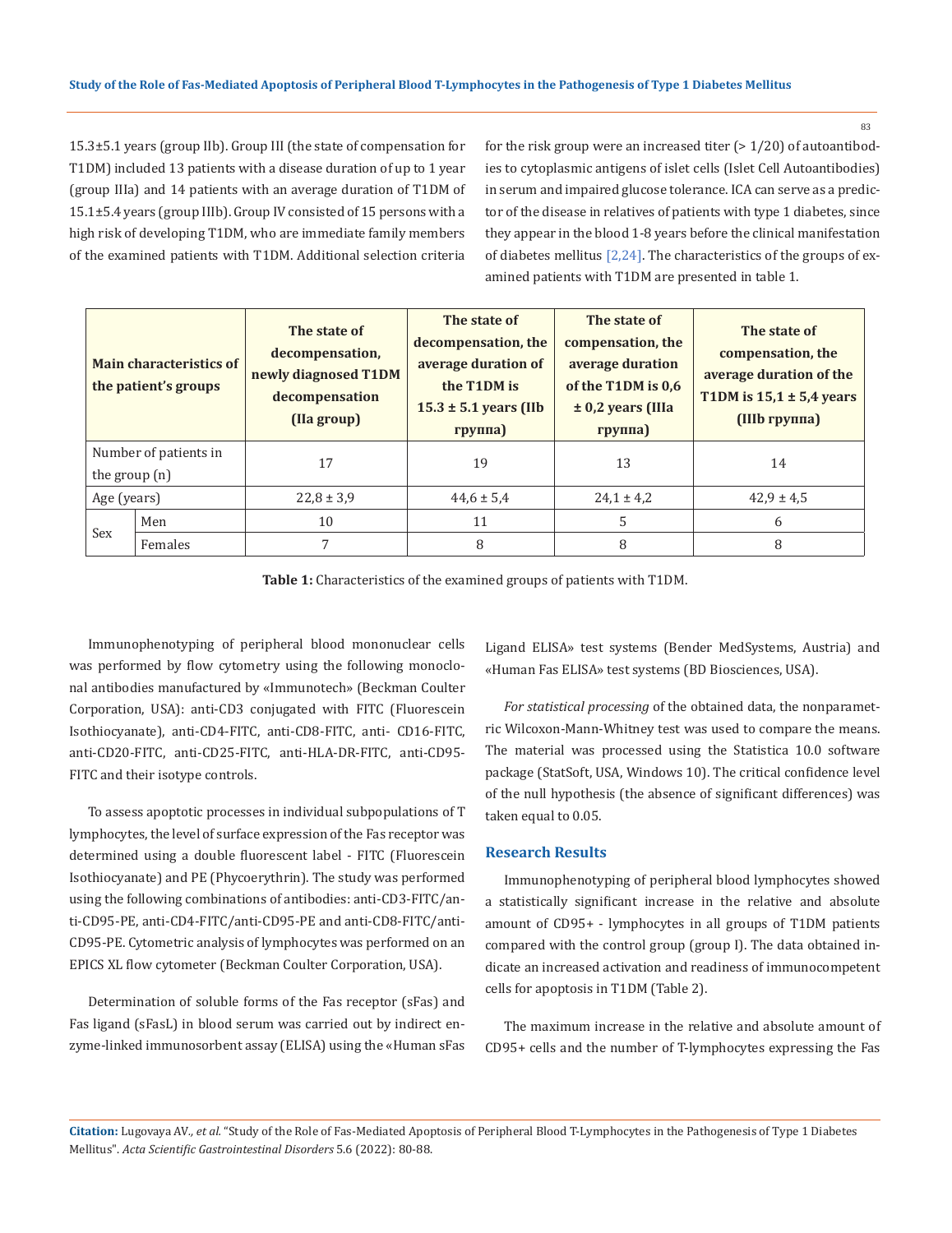| <b>Groups</b> | $CD95+ - CELLS$           |                             | $CD3+CD95+$<br>- lymphocytes | $CD4+CD95+$<br>- lymphocytes | $CD8+CD95+$<br>- lymphocytes |
|---------------|---------------------------|-----------------------------|------------------------------|------------------------------|------------------------------|
|               | The relative<br>amount, % | The absolute<br>amount, mm3 | The relative amount, %       |                              |                              |
|               | 4,2                       | 80                          | 3,0                          | 2,3                          | 0,9                          |
| <b>IIa</b>    | $12.4***$                 | $260**$                     | $10,8**$                     | $7,3**$                      | $6.0***$                     |
| IIb           | $13,2**$                  | $222**$                     | $11.1***$                    | $8.1***$                     | $6.7***$                     |
| IIIa          | $8,6*$                    | $212*$                      | $7,3*$                       | $5,1*$                       | $3,9**$                      |
| IIIb          | $8.2*$                    | $152*$                      | $6.9*$                       | $4,8*$                       | $3.7**$                      |
| IV            | 4,9                       | 90                          | 3,5                          | 3,0                          | $2,1*$                       |

**Table 2:** The relative and absolute amount of CD95+ - cells and T-lymphocytes expressing the Fas receptor in the peripheral blood of patients with DM-1 and persons at risk.

Notes: 1) \*Differences in the studied indicator with the control group (I) are statistically significant ( $p < 0.05$ ); 2) \*\*differences in the studied indicator with the control group (I) are statistically significant  $(p < 0.01)$ ; 3) \*\*\* differences in the studied indicator with the control group (I) are statistically significant (p < 0,001).

receptor (Fas) was found in T1DM decompensation, regardless of the duration of the disease (groups IIa and IIb). These data indicate that in T1DM, an increase in the readiness of immunocompetent cells for apoptosis does not depend on the duration of the disease but is clearly associated with the decompensation of carbohydrate metabolism and the level of glycemia.

Among the subpopulations of T-lymphocytes, a significant increase in the percentage of CD8+ CD95+ -cells from the total amount of cytotoxic T-lymphocytes (CD8+ CTLs) in all groups of examined patients should be noted compared to the control group (Figure 1). The increase in the relative amount of Fas-expressing CD8+ CTLs is most pronounced with disease decompensation (groups IIa and IIb). An increase in the number of cells with the CD8<sup>+</sup>CD95<sup>+</sup> phenotype in T1DM is probably a compensatory mechanism aimed at the elimination of autoreactive cytotoxic T-lymphocytes by apoptosis. According to the literature, it is the effector CD8+ CTLs that play the dominant role in the destruction of pancreatic  $β$ -cells  $[2,9]$ .

At the same time, a significant increase in the number of cells with the CD8+ CD95+ phenotype in the blood of individuals with a high risk of developing T1DM (group IV) compared with the control group (group I) is an unfavorable prognostic factor. These data indicate that already in the latent stage of T1DM there is an expansion of autoreactive clones of cytotoxic T-lymphocytes in peripher-





**Notes:** 1) \*Differences in the studied indicator with the control group (I) are statistically significant ( $p < 0.05$ ); 2) \*\*differences in the studied indicator with the control group (I) are statistically significant ( $p < 0.01$ ); 3) \*\*\* differences in the studied indicator with the control group (I) are statistically significant ( $p < 0.001$ ).

**Citation:** Lugovaya AV*., et al.* "Study of the Role of Fas-Mediated Apoptosis of Peripheral Blood T-Lymphocytes in the Pathogenesis of Type 1 Diabetes Mellitus". *Acta Scientific Gastrointestinal Disorders* 5.6 (2022): 80-88.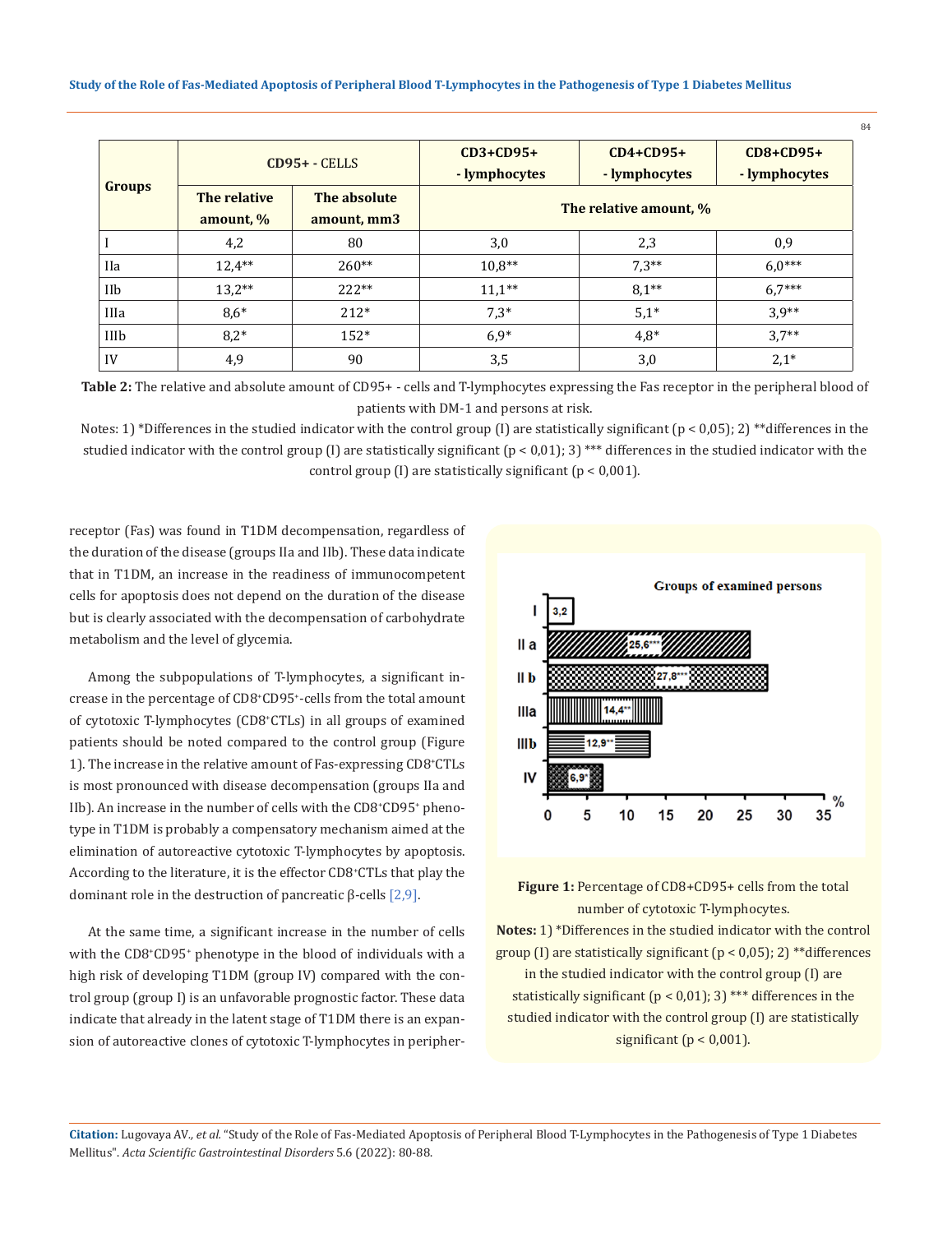al blood, followed by their migration to the target organ (pancreas), which leads to the progression of the autoimmune process  $[1,2,22]$ .

The study found that the concentration of soluble forms of the Fas receptor (sFas-soluble Fas) and Fas-ligand (sFasL-soluble FasL) in the blood serum of T1DM patients did not depend on the duration of the disease but changed depending on the state of carbohydrate metabolism compensation (table 3). In patients with T1DM in the phase of decompensation of the disease (group II), a significant increase in the concentration of sFas was observed in comparison with the control group (group I) and other examined groups of patients. The results obtained are consistent with literature data on the relationship between an increase in the concentration of sFas in the serum of patients and worsening of the course of the disease.

[14-16]. It has been established that a high level of serum sFas correlates with the severity of the septic process [14]. It has been shown that the content of sFas in the blood increased with the progression of renal dysfunction in patients with acute kidney injury [15,16]. According to the literature, the soluble form of Fas competes with the membrane Fas receptor for ligand binding, which prevents the "physiological" apoptosis of cells to be eliminated. With an increase in the concentration of sFas in circulation, not all "defective" cells can implement their apoptotic program. As a result, they accumulate in the peripheral blood, which leads to an aggravation of the pathological process.

|                  |                            | <b>Patients with T1DM</b>                 |                                            |                                                                  |  |
|------------------|----------------------------|-------------------------------------------|--------------------------------------------|------------------------------------------------------------------|--|
| <b>Indicator</b> | Control group<br>$(n = 8)$ | The state of<br>decompensation $(n = 26)$ | The state of<br>compensation<br>$(n = 24)$ | Individuals with a high risk of<br>developing T1DM<br>$(n = 15)$ |  |
|                  |                            | П                                         | Ш                                          | IV                                                               |  |
| sFas(pg/ml)      | 778                        | $1501*$                                   | 789                                        | 864                                                              |  |
| sFasL (ng/ml)    | 0,102                      | 0,118                                     | $0,243*$                                   | $0.403**$                                                        |  |

**Table 3:** The concentration of the soluble form of the Fas receptor and Fas ligand.

in the blood serum of patients with T1DM and in individuals with a high risk of developing T1DM

**Notes:** 1) \*differences in the studied indicator with the control group (I) are statistically significant ( $p < 0.05$ ); 2) \*\*differences in the studied indicator with the control group  $(I)$  are statistically significant  $(p < 0.01)$ .

The concentration of sFasL in the T1DM compensation group was significantly higher than in the decompensation group and significantly lower than in the risk group (Table 3). It should be noted a significant increase in the level of sFasL in the risk group, which is consistent with the literature data  $[22]$ . According to the authors, an increase in the level of sFasL in the latent stage of T1DM has a protective value and is aimed at eliminating autoaggressive lymphocyte clones by Fas-mediated apoptosis.

Thus, the results obtained indicate a pronounced dysregulation in the Fas/FasL system, which is observed at all stages of the development of T1DM.

#### **Discussion**

Dysfunction of the Fas receptor (Fas) and Fas ligand (FasL), as key inducers of receptor-dependent apoptosis, are actively studied in the pathogenesis of diseases associated with both inhibition and enhancement of apoptosis in cells of shock organs [6,25]. It has recently been established that Fas-mediated caspase-8 activation plays an important role in the regulation of pathogenetic mechanisms in bacterial infections [11]. A pronounced increase in the expression of Fas and FasL membrane forms on peripheral blood lymphocytes was found in patients with coronary heart disease, with acute cerebrovascular accident, in patients with viral and bacterial infections, with sepsis, with human immunodeficiency virus

**Citation:** Lugovaya AV*., et al.* "Study of the Role of Fas-Mediated Apoptosis of Peripheral Blood T-Lymphocytes in the Pathogenesis of Type 1 Diabetes Mellitus". *Acta Scientific Gastrointestinal Disorders* 5.6 (2022): 80-88.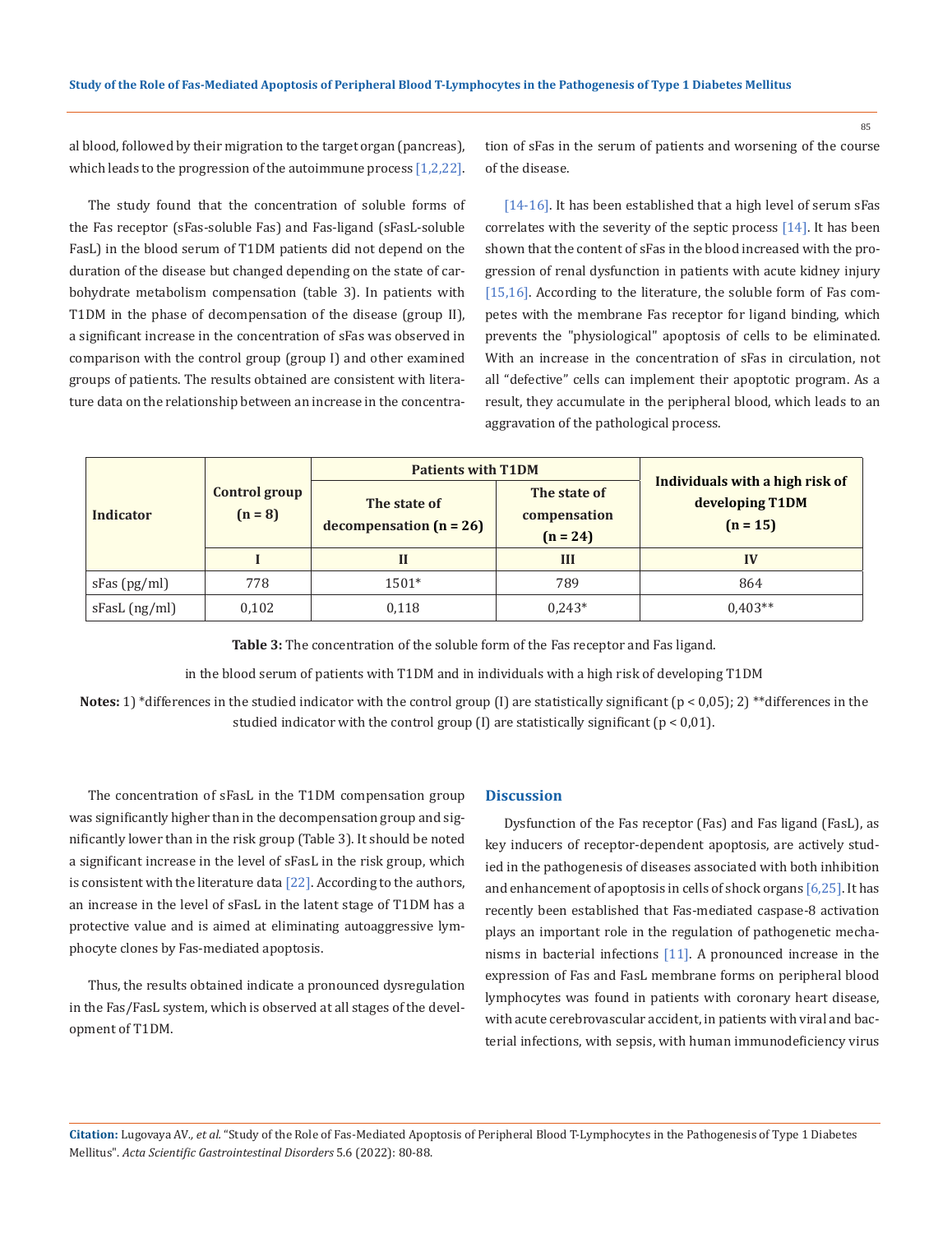[4,11,14,26]. It has been shown that an increase in the soluble form of FasL in the blood is one of the early markers of heart failure progression  $[26]$ . In our previous studies, we showed a significant increase in the content of CD95+ -mononuclear cells in the blood of patients with acute coronary syndrome (ACS) [27]. We found that oxidized low-density lipoproteins induce Fas-mediated apoptosis of both peripheral blood mononuclear cells and coronary endotheliocytes, which indicates the systemic nature of apoptosis in ACS [27,28].

In the pathogenesis of type 1 diabetes mellitus (T1DM), disturbances in Fas-mediated apoptosis are of a bivalent nature. So, if in relation to β-cells the development of apoptosis is associated with the progression of the disease, then from the point of view of the elimination of activated autoreactive lymphocytes, apoptosis is desirable and can slow down the destruction of pancreatic b-cells. The dual role of the receptor (external) pathway for triggering apoptosis in the pathogenesis of T1DM is due to the expression of its mediating molecules (Fas and FasL) both by effector cells (autoreactive T cells) and target cells (pancreatic β-cells) [9]. Identification of the relationship between the features of Fas-mediated apoptosis of peripheral blood lymphocytes and the state of carbohydrate metabolism compensation, the duration of autoimmune destruction of the pancreatic insular apparatus in patients with type 1 diabetes can contribute to a deeper understanding of the pathogenesis of the disease, which determined the purpose of this study. To assess the role of impaired apoptosis of peripheral blood mononuclear cells in the progression of the autoimmune process at the preclinical stage of diabetes, a group of individuals with a high risk of developing T1DM was examined.

The study found that in T1DM there is an increased readiness of immunocompetent cells for apoptosis, as evidenced by a significant increase in the number of CD95+ -cells in all examined groups of T1DM patients compared with the control group. The maximum increase in the relative and absolute content of CD95+ -cells and T-lymphocytes expressing the Fas receptor was found in T1DM decompensation, regardless of the duration of the disease. This is explained by the influence of hyperglycemia, which increases the sensitivity of peripheral blood lymphocytes to Fas-mediated apoptosis due to increased expression of the Fas receptor on their surface, and also induces p53-mediated apoptosis of target cells with the participation of effector caspase-3  $[3,29-31]$ .

Figure 2 shows a comparative assessment of the level of surface expression of the Fas receptor (CD95+) in individual subpopulations of T-lymphocytes in DM-1 patients in a state of carbohydrate metabolism decompensation and in the control group.



**Figure 2:** The histogram shows the number of CD3<sup>+</sup>CD95<sup>+</sup>-, CD4+ CD95+ - and CD8+ CD95+ -lymphocytes in the control group (A, B, C) and in the group of T1DM patients in the state of carbohydrate metabolism decompensation (D, E, F).

In all groups of examined patients, an increase in the percentage of CD8+ CD95+ -cells from the total number of cytotoxic T lymphocytes was observed compared with the control group, more pronounced with decompensation of the disease. This indicates the desire of the immune system to limit the activity of autoreactive cytotoxic T lymphocytes, which play a leading role in the destruction of the insular apparatus of the pancreas. For effective elimination of CD95+ -cells in the peripheral blood, it is necessary to maintain a balance between cells expressing Fas and FasL. It is important to consider the possible role of the soluble Fas receptor (sFas) in the inhibition of apoptosis via the Fas pathway [14,32].

Our results on an increase in the concentration of sFas during decompensation of T1DM are in accordance with the literature data reporting an increase in the concentration of the soluble form of Fas in some systemic and organ-specific autoimmune diseases [14-16]. The pronounced increase in the sFas level observed in our study against the background of a sharp increase in the number of CD95+ -cells in the blood of T1DM patients in a state of carbo-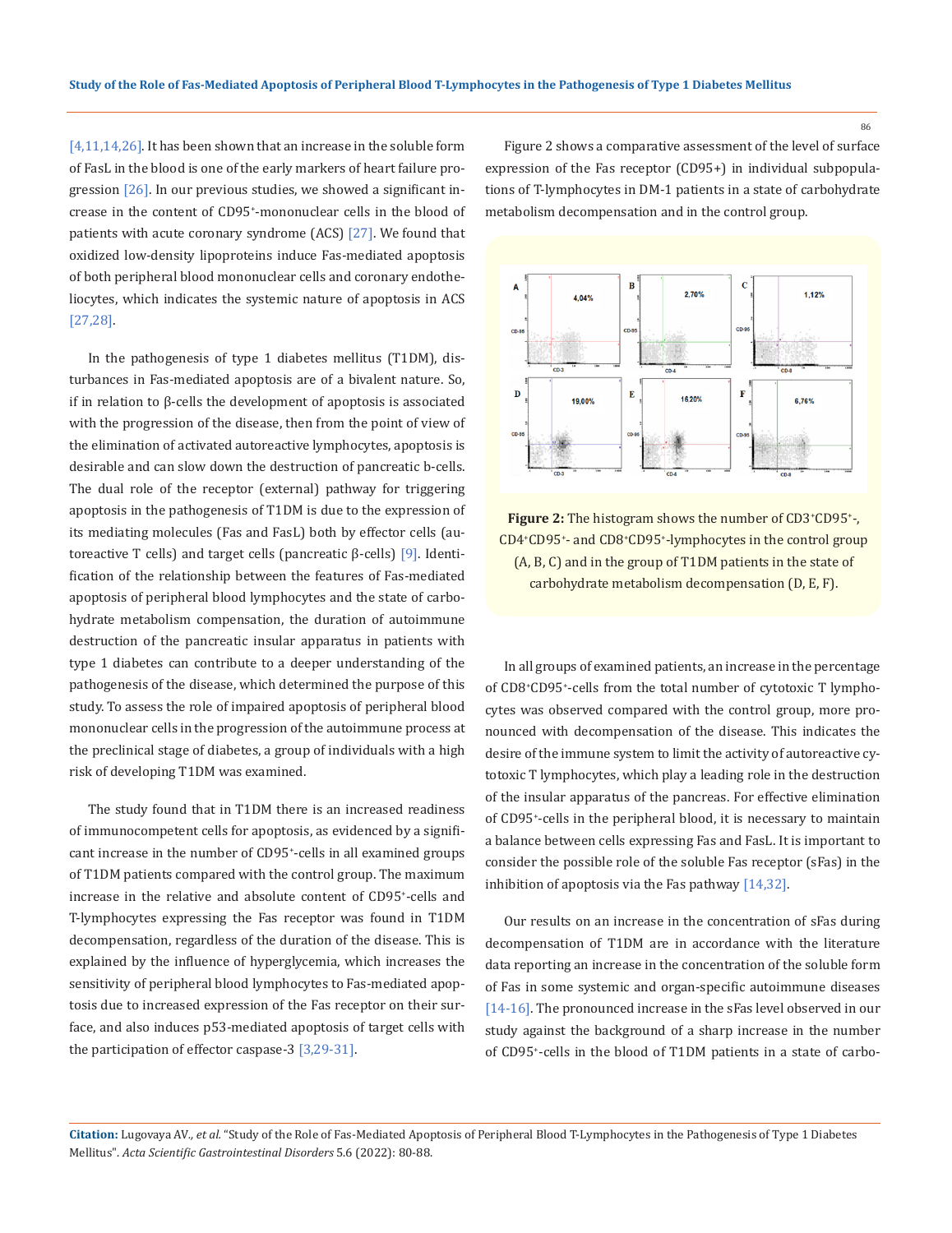hydrate metabolism decompensation indicates the inefficiency of Fas-mediated apoptosis due to inhibition of the elimination of CD95+ -cells along the Fas pathway. It has been shown that both membrane and soluble forms of the Fas ligand (sFasL) are involved in the removal of autoreactive human cells [12,14]. In the experiment, preliminary cultivation of diabetogenic T lymphocyte clones with sFasL completely inhibited the development of autoimmune diabetes in mice, which were then transplanted with diabetogenic T cells [9]. This means that the increase in in the concentration of sFasL in T1DM has a protective value and is aimed at establishing peripheral tolerance, which is necessary for protection against autoimmune aggression against β-cells. According to the literature, in individuals at high risk of developing T1DM, an increase in the concentration of sFasL was found against the background of a decrease in the number of autoreactive CD4+ CD95+ - and CD8+ CD95+ lymphocytes in the blood, in connection with which the authors suggest the involvement of sFasL in the removal of pathogenic T cells on preclinical stage of the disease  $[22]$ . Therefore, the increase in in the concentration of sFasL that we have identified in patients with T1DM in the state of carbohydrate metabolism compensation and in the risk group, is a compensatory mechanism and plays a protective role.

## **Conclusion**

These results suggest that the regulation of the FasL/Fas system affects the affinity of autoreactive T cells to islet antigens in T1DM patients, and that Fas-induced β-cell death mediated by T-lymphocytes plays a significant role in the development and progression of T1DM, both in the latent stage and at the stage of advanced clinical manifestations of the disease.

Thus, apoptosis is a highly regulated multi-step process that should be considered as a possible target for medical interventions. Changing the regular course of this process, its speed and outcome by blocking inducing and regulatory factors can make it possible to influence the dynamics of the development of T1DM, the frequency and duration of clinical remission. Treatment aimed at modulating apoptosis processes is promising  $[32]$ . In particular, as the study shows, Fas receptor and Fas ligand can act as potential therapeutic targets.

## **Conflict of Interest**

The authors declare no conflict of interest.

## **Bibliography**

- 1. Ryan A., *et al*[. "Diabetes mellitus and apoptosis: inflammatory](https://pubmed.ncbi.nlm.nih.gov/19360474/)  cells". *Apoptosis* [14.12 \(2009\): 1435-1450.](https://pubmed.ncbi.nlm.nih.gov/19360474/)
- 2. Vives-Pi M., *et al*[. "How apoptotic β-cells direct immune re](https://pubmed.ncbi.nlm.nih.gov/25604067/)[sponse to tolerance or to autoimmune diabetes: a review".](https://pubmed.ncbi.nlm.nih.gov/25604067/)  *Apoptosis* [20.3 \(2015\): 263-272.](https://pubmed.ncbi.nlm.nih.gov/25604067/)
- 3. [Hammes HP. "Diabetic retinopathy: hyperglycaemia, oxidative](https://pubmed.ncbi.nlm.nih.gov/28942458/)  stress and beyond". *Diabetologia* [61.1 \(2018\): 29-38.](https://pubmed.ncbi.nlm.nih.gov/28942458/)
- 4. Shukla V., *et al*[. "Cerebral ischemic damage in diabetes: an in](https://pubmed.ncbi.nlm.nih.gov/28115020/)flammatory perspective". *[Journal of Neuroinflammation](https://pubmed.ncbi.nlm.nih.gov/28115020/)* 14.21 [\(2017\): 1-22.](https://pubmed.ncbi.nlm.nih.gov/28115020/)
- 5. Dedov II., *et al*. "National leadership". Moscow: GEOTAR-Media (2018): 596.
- 6. Khaitov RM. "Immunology: textbook". Moscow: GEOTAR-Media (2018): 496.
- 7. [Green DR. "Cell death and the immune system: getting to how](https://onlinelibrary.wiley.com/doi/10.1111/imr.12553)  and why". *[Immunological Reviews](https://onlinelibrary.wiley.com/doi/10.1111/imr.12553)* 277.1 (2017): 4-8.
- 8. Sachet M., *et al*[. "The immune response to secondary necrotic](https://pubmed.ncbi.nlm.nih.gov/28861714/)  cells". *Apoptosis* [22.10 \(2017\): 1189-1204.](https://pubmed.ncbi.nlm.nih.gov/28861714/)
- 9. Joglekar MV., *et al*[. "Human islet cells are killed by BID-inde](https://pubmed.ncbi.nlm.nih.gov/26758067/)[pendent mechanisms in response to FAS ligand".](https://pubmed.ncbi.nlm.nih.gov/26758067/) *Apoptosis* [21.4 \(2016\): 379-389.](https://pubmed.ncbi.nlm.nih.gov/26758067/)
- 10. Garg AD., *et al*[. "Immunogenic versus tolerogenic phagocytosis](https://pubmed.ncbi.nlm.nih.gov/26891691/)  [during anticancer therapy mechanisms and clinical transla](https://pubmed.ncbi.nlm.nih.gov/26891691/)tion". *[Cell Death and Differentiation](https://pubmed.ncbi.nlm.nih.gov/26891691/)* 23 (2016): 938-951.
- 11. [Uchiyama R and Tsutsui H. "Caspases as the Key Effectors of](https://pubmed.ncbi.nlm.nih.gov/25033773/)  [Inflammatory Responses Against Bacterial Infection".](https://pubmed.ncbi.nlm.nih.gov/25033773/) *Immu[nologiae et Therapiae Experimentalis](https://pubmed.ncbi.nlm.nih.gov/25033773/)* 63.1 (2015): 1-13.
- 12. Rossin A., *et al*[. "The Btk-dependent PIP5K1γ lipid kinase acti](https://pubmed.ncbi.nlm.nih.gov/28879546/)[vation by Fas counteracts FasL-induced cell death".](https://pubmed.ncbi.nlm.nih.gov/28879546/) *Apoptosis*  [22.11 \(2017\): 1344-1352.](https://pubmed.ncbi.nlm.nih.gov/28879546/)
- 13. Esposti MD., *et al*[. "Changes in membrane lipids drive in](https://pubmed.ncbi.nlm.nih.gov/28299505/)[creased endocytosis following Fas ligation".](https://pubmed.ncbi.nlm.nih.gov/28299505/) *Apoptosis* 22.5 [\(2017\): 681-695.](https://pubmed.ncbi.nlm.nih.gov/28299505/)

**Citation:** Lugovaya AV*., et al.* "Study of the Role of Fas-Mediated Apoptosis of Peripheral Blood T-Lymphocytes in the Pathogenesis of Type 1 Diabetes Mellitus". *Acta Scientific Gastrointestinal Disorders* 5.6 (2022): 80-88.